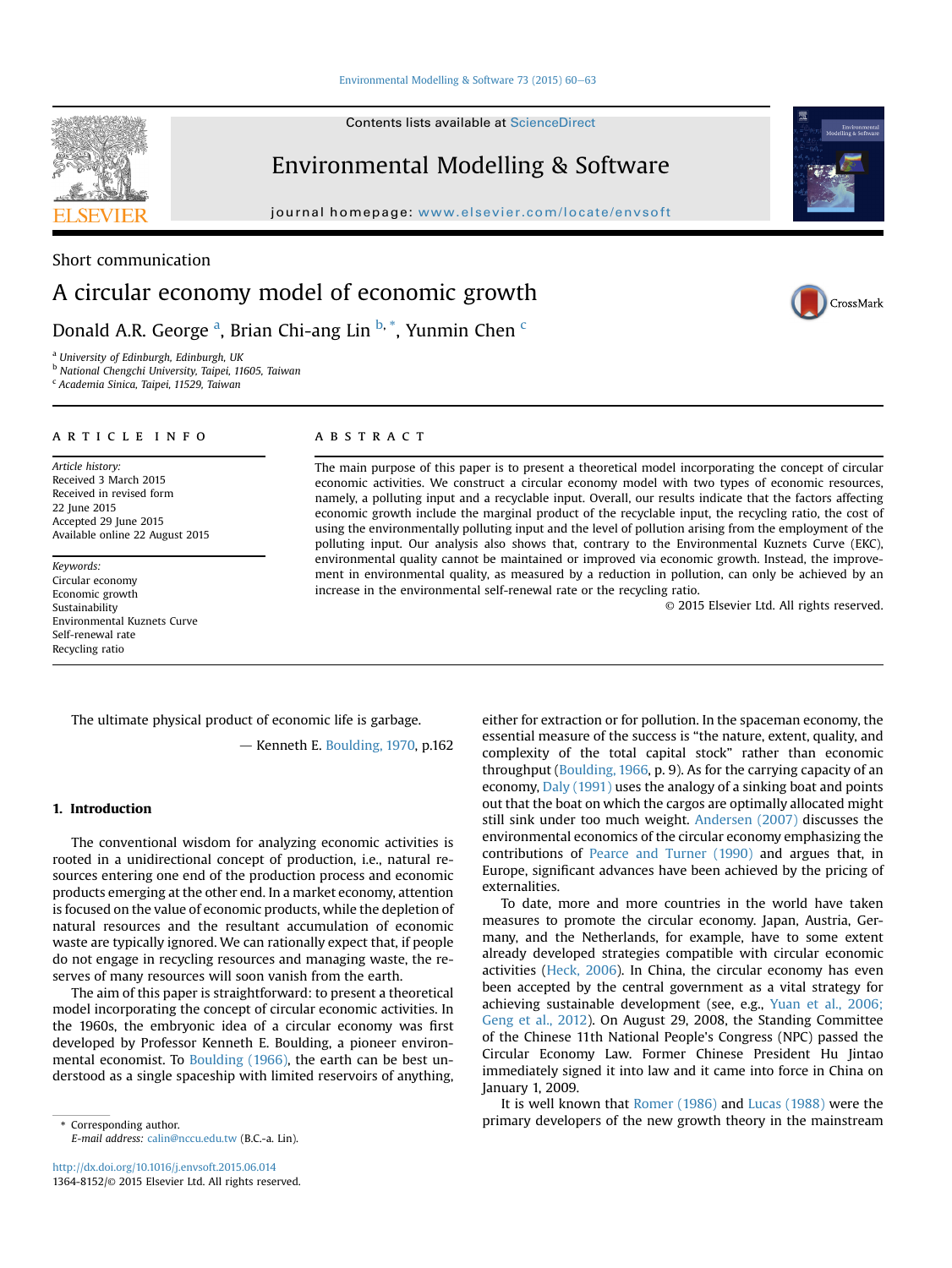<span id="page-1-0"></span>literature. However, the growth-oriented exposition of this literature is rooted in the conventional unidirectional concept of production and consumption. Recycling is now a significant aspect of most developed economies and an important objective of policy, so it is time to bring the aforementioned concept of the circular economy into theoretical consideration. That is, economic waste and economic resources are interrelated and they can no longer be considered to be independent. It is now time to weave them tightly together.

To the best of our knowledge, a theoretical circular economy (CE) model has yet to appear in the literature. By utilizing a simple model with two types of economic resources, namely a polluting input and a recyclable input, this paper not only analyses the impact of the recyclable resource on economic growth, but it also offers a new perspective on achieving sustainability. Overall, our results indicate that economic growth is subject to the following factors, a) the marginal product of the recyclable input, b) the recycling ratio, c) the cost of using the environmentally polluting input and d) the level of pollution arising from the employment of the polluting input. The remainder of the paper proceeds as follows. Section 2 sets up the basic model and analyzes the dynamic behavior of a circular economy. Section [3](#page-2-0) explains the driving force behind sustainability. Section [4](#page-3-0) concludes.

#### 2. The circular economy model

#### 2.1. The social objective function

We consider a closed economy with zero population growth. The model is designed to focus on the ecologically crucial issues of recycling and pollution so, for the sake of tractability, we abstract from capital accumulation and technical progress. Our model may be contrasted with the Green Solow model developed by [Brock and](#page-3-0) [Taylor \(2010\)](#page-3-0) which focuses on technological progress in pollution abatement and establishes the Environmental Kuznets Curve (EKC) as a necessary by-product of convergence to a sustainable growth path. We focus on the optimization problem faced by a benevolent social planner allocating resources in a centralized economy. The optimal conditions would be targets for the government in a decentralized economy to meet. Such a planner would take the competitive equilibrium into account and design tax systems or regulations to offset externalities, and thereby implement the optimal allocation. In this paper, we characterize the optimal growth path: how such a growth path could be implemented is left for further research.

The social planner maximizes a social welfare function equal to the discounted present value of a future utility stream dependent on consumption and the stock of pollution, given by:

$$
U = \int_{0}^{\infty} e^{-\rho t} u(c, P) dt
$$
 (1)

The instantaneous utility function is given by  $u(c,P)$  where c andP stand for consumption and the stock of pollution, respectively. We further assume  $u_c > 0$ ,  $u_P < 0$ ,  $u_{cc} < 0$  and  $u_{PP} > 0$  so that the social planner is assumed to like consumption and dislike pollution and his preferences are concave. The parameter  $\rho$  is the rate of time preference. The intertemporal elasticity of substitution  $(\sigma)$  is assumed constant, so that  $\sigma = \frac{-u_c}{u_{cc}c}$ .

#### 2.2. The waste accumulation equation

Suppose that output,  $q$  is produced via a concave production function  $\phi$ :

$$
q = \phi(x, z) \tag{2}
$$

using two factors of production,  $x$  (the rate of use of the recyclable resource, such as paper, glass, bottles, plastic or animal waste) and z (the rate of use of the environmentally polluting resource, which can usefully be thought of as an extracted resource such as coal, oil, or natural gas). Over time the two inputs evolve, but at each instant in time they can be treated as independent, with well-defined marginal products. The unit cost of using the polluting resource is denoted by  $\alpha$  and the total flow cost of employing the polluting resource is equal to  $\alpha z$ . Output produced in any given period but not consumed or used for the employment of the polluting resource, accumulates as (potentially recyclable) waste. Suppose a proportion  $\beta$  (the recycling ratio) of the waste stock can be recycled each period, and denote the waste stock as S. The dynamics of waste accumulation in the circular economy can therefore be written as follows:

$$
\dot{S} = \phi(x, z) - c - \alpha z - \beta S \tag{3}
$$

Recycling turns waste into a useful factor of production so that:  $x = \beta S$ . Substituting for x in Equation (3) yields the waste accumulation equation:

$$
\dot{S} = \phi(\beta S, z) - c - \alpha z - \beta S \tag{4}
$$

#### 2.3. The pollution accumulation equation

The level of pollution generated in this economy depends on the amount of the polluting resource used, the recycling ratio, and the self-renewal capability of the natural environment. We assume that each unit of the polluting input (z) generates  $\theta$  units of pollution. In each period, there also exists a quantity of waste denoted by  $(1 - \beta)$ S that cannot be recycled for the next period. This non-recyclable waste is assumed to generate units of pollution one for one. Finally, the natural environment is assumed to self-renew in such a way that stock of pollution decays naturally at a rate  $\delta$ . Putting all these considerations together, the net rate of environmental degradation can be captured by the following pollution accumulation equation. That is:

$$
\dot{P} = \theta Z - \delta P + (1 - \beta)S\tag{5}
$$

#### 2.4. Optimal growth in the circular economy

Given the laws of motion of Equations  $(4)$  and  $(5)$  for the two state variables, P and S, the benevolent social planner chooses the control variables, c and z, to maximize the social welfare function. Taking costate variables  $\lambda$  for the state variables S and  $\mu$  for the state variable P, the circular economy can be analyzed by setting up the following Hamiltonian function:

$$
H = e^{-\rho t} u(c, P) + \lambda [\phi(\beta S, z) - c - \alpha z - \beta S] + \mu [\theta z - \delta P + (1 - \beta)S]
$$
(6)

where  $\lambda$  and  $\mu$  are the discounted shadow prices of waste and pollution, respectively. The first-order conditions for this problem are given by Equations  $(7)-(10)$ :

$$
H_c = e^{-\rho t} u_c - \lambda = 0 \tag{7}
$$

$$
H_z = \lambda(\phi_z - \alpha) + \mu\theta = 0 \tag{8}
$$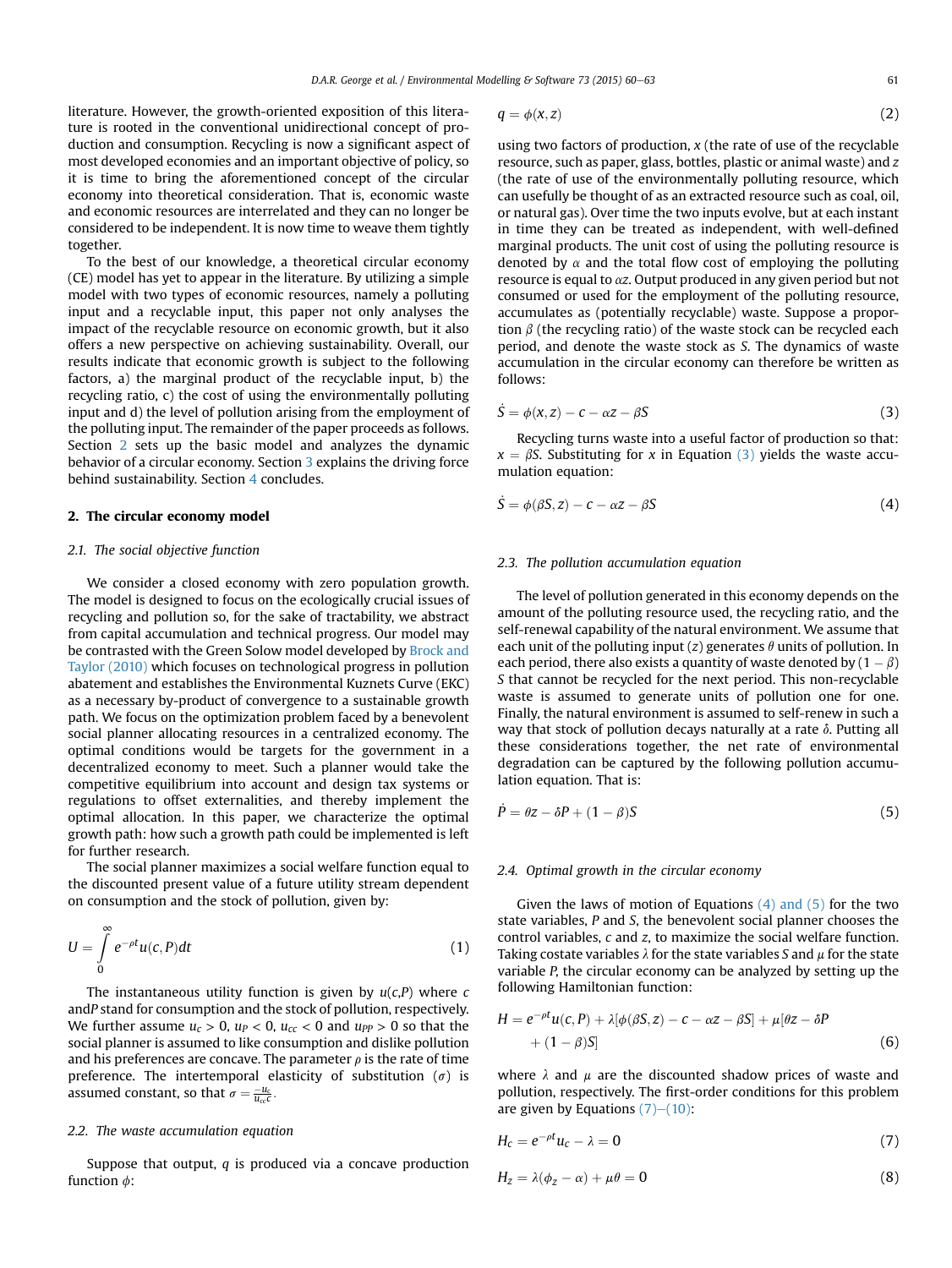<span id="page-2-0"></span>
$$
H_{\mathcal{S}} = \lambda(\beta \phi_{\mathcal{X}} - \beta) + \mu(1 - \beta) = -\lambda \tag{9}
$$

$$
H_P = e^{-\rho t} u_P - \mu \delta = -\mu \tag{10}
$$

Rearranging (8) we obtain:

$$
\mu = \lambda \left( \frac{\alpha - \phi_{Z}}{\theta} \right) \tag{11}
$$

and differentiating wrt t yields:

$$
\dot{z} = \left(\frac{\dot{\mu}}{\mu} - \frac{\dot{\lambda}}{\lambda}\right) \left(\frac{\phi_z - \alpha}{\phi_{zz}}\right) \tag{12}
$$

Taking the derivative of (7) wrt time gives:

$$
u_{cc}\dot{c} = \rho e^{\rho t}\lambda + \dot{\lambda}e^{\rho t} \tag{13}
$$

Substituting for  $\lambda$  using (9) and for  $\lambda$  using (7), yields:

$$
\frac{\dot{c}}{c} = \left(\frac{-u_c}{u_{ccc}}\right) \left[\beta(\phi_x - 1) - \rho + \left(\frac{\phi_z - \alpha}{\theta}\right)(\beta - 1)\right]
$$
(14)

where the expression  $\frac{-u_c}{u_{\rm xc}c}$  corresponds to the intertemporal elasticity of substitution, which we assume to take the constant value  $\sigma$ , giving the following expression for the growth rate of consumption.

$$
\frac{\dot{c}}{c} = \sigma \left[ \beta(\phi_x - 1) - \rho + \left( \frac{\phi_z - \alpha}{\theta} \right) (\beta - 1) \right]
$$
\n(15)

The expression in (15) is similar to the standard consumption time path if we ignore the two sets of parentheses. The marginal product of the recyclable input appears in (15) and affects the optimal growth rate of consumption. A higher marginal product of the recyclable input will increase the growth rate of consumption. In addition, it is clear from (15) that, comparing optimal growth paths, the growth rate of consumption decreases with  $\rho$  (the rate of time preference) and increases with  $\beta$  (the recycling ratio),  $\alpha$  (the unit cost of using the polluting input) and  $\theta$  (the incremental pollution from using an additional unit of the polluting input). If the cost of using the environmentally polluting input increases, the economy will substitute the recyclable input for the polluting input and the optimal rate of economic growth will increase.

To derive the optimal path of the polluting resource usage we substitute Equations  $(9)$  and  $(11)$  into Equation  $(12)$  to obtain:

$$
\dot{z} = \left(\frac{\phi_z - \alpha}{\phi_{zz}}\right) \left[\frac{\dot{\mu}}{\mu} + \beta(\phi_x - 1) + (\beta - 1)\frac{(\phi_z - \alpha)}{\theta}\right]
$$
(16)

It is relatively straightforward to show that the dynamic system consisting of Equations [\(4\), \(5\), \(15\) and \(16\)](#page-1-0) has two eigenvalues with positive real parts. Taking  $c$  and  $z$  to be jump variables ensures that our model satisfies the Blanchard/Kahn stability condition. Imposing the transversality condition  $\lambda S + \mu P \rightarrow 0$  as  $t \rightarrow \infty$ , ensures that optimal paths converge to a steady state. According to (16), the quantity of the polluting input employed depends on  $\frac{h}{\mu}$  and the usage of the recyclable input. To meet the transversality condition, we assume that  $\lim_{\mu} \mu = 0$  and  $\frac{\mu}{\mu} < 0$ . In the early stage, the recycling technology has yet to mature. Only a small quantity of the recyclable input emerges and this phenomenon results in a higher marginal product of the recyclable input. The negative sign of  $\dot{z}$ indicates that the economy uses a larger amount of the polluting resource in production. As the recyclable input creates a higher marginal product, society gradually substitutes the recyclable input for the polluting input in production. Over time, the economy uses a larger amount of the recyclable resource for production and the marginal product of the recyclable input begins to fall. At this stage, the sign of  $\dot{z}$  turns positive.

## 3. The driving force behind sustainability

According to (15), consumption has been increasing when the relative size of  $x/z$  is small (or  $\phi_x$  is larger than  $\phi_z$ ). After  $x/z$  increases to a certain threshold, the marginal product of the recyclable input has gradually diminished and the level of consumption at this time reaches its maximum, i.e.,  $\dot{c} = 0$ . After the turning point,  $\dot{c}$ <0, this single-peaked relationship is shown in the upper righthand quadrant in Fig. 1. The bottom left-hand quadrant shows the relationship between the recyclable-polluting input ratio and the pollution level measured in terms of the polluting input. The slope is dependent on the environmental self-renewal rate,  $\delta$ , and the recycling ratio,  $\beta$ . The slope becomes steeper if  $\delta$  or  $\beta$  becomes larger

The inverted U-curve in the upper left-hand quadrant depicts the relationship between consumption and pollution. Such an inverted U-shape relation is reminiscent of the EKC. They, however, differ in several respects. First, the vertical and horizontal axes of the EKC are the opposite axes of our inverted U-curve as shown in Fig. 1. Second, our inverted U-curve shows that the level of pollution increases as the economy grows. When the economy begins to slow down and consumption declines, the level of pollution continues to increase, implying a departure from sustainability. Third, our inverted U-curve implies that environmental quality cannot be maintained or improved via economic growth, a result that is significantly different from conventional wisdom such as the EKC hypothesis.

The innovation of our paper is the formal introduction of recycling into a macroeconomic model. For the sake of analytical tractability we have omitted population growth, capital accumulation and technical progress. Our model could, at the expense of increased mathematical complexity, be generalized to incorporate these issues. This could introduce a third state variable, namely the



Fig. 1. Relationships among consumption, the recyclable input, the polluting input, and pollution. Note: The slope of the curve shown in the bottom left-hand quadrant is dependent on the ratio  $\frac{\delta}{(1-\beta)}$